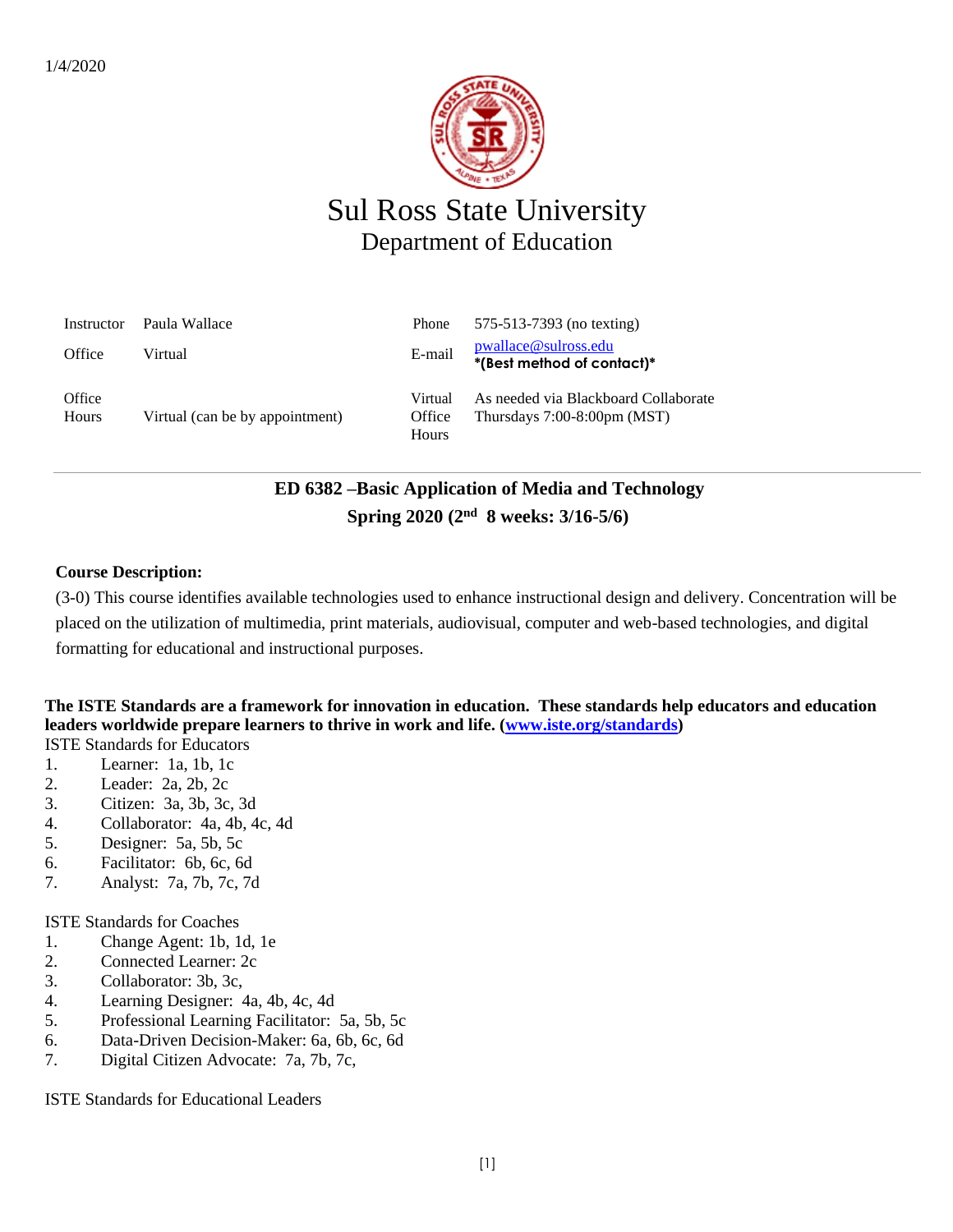### 1/4/2020

- 1. Equity and Citizenship Advocate: 1a, 1b, 1c,
- 3. Empowering Leader: 3c,
- 4. Systems Designer:
- 5. Connected Learner: 5a, 5b, 5d

### **Required Textbook:** None-provided by instructor [\(Open Resources Standards Rubric\)](https://www.achieve.org/files/AchieveOERRubrics.pdf) **Required Readings: Provided in Blackboard Course (see reference page)**

### **Requirements:**

Students will:

- Participate and collaborate in online discussions, assignments, and activities
- Utilize Blackboard on the SRSU website to fulfill course requirements
- Utilize Voicethread links to participate in oral discussions
- Practice professional conduct and ethics and respectful learning exchanges
- Preserve confidentiality of information shared regarding student, family, or school district experiences

### **Course Requirements:**

- Attendance
	- Students should refer to the *Online Absence Policy* posted in Blackboard under the tab Course Information regarding participation in an online course.
- Daily Readings
	- We will be covering an enormous amount of information in a very short amount of time because this is an 8 week accelerated course. A large part of the **graduate student** responsibility in this course will be to devote time to the course information. Please note which and what information will be covered and read ahead to keep up with the rigorous pace of the course.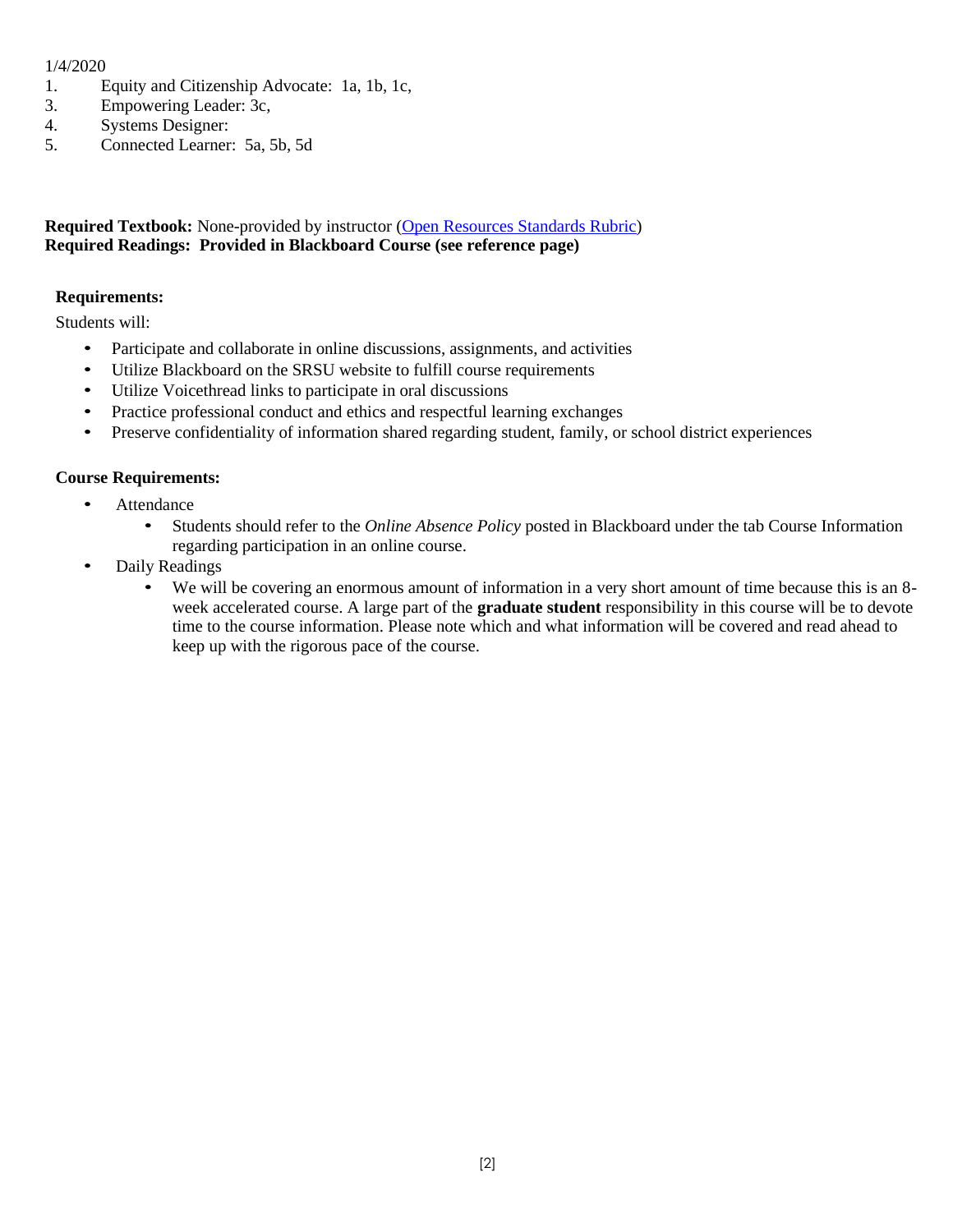# **Grading Policy:**

| <b>Assignments</b>                 | <b>Number</b> | <b>Points</b> | <b>Total</b> |
|------------------------------------|---------------|---------------|--------------|
| Week 0                             |               |               |              |
| Written Introductory Discussion    | 1             | 25            | 50           |
| <b>Personal Profiles</b>           | 1             | 50            | 50           |
| <b>Academic Honesty Assignment</b> | 1             | 25            | 25           |
| Syllabus Quiz                      | 1             | 25            | 25           |
| <b>Week 1-8</b>                    |               |               | n            |
| Weekly Journal (Blog)              | 8             | 50            | 400          |
| <b>Weekly Oral Discussion</b>      | 4             | 50            | 200          |
| <b>Final Project Prep</b>          | $\mathfrak z$ | 100           | 200          |
| <b>Final Project</b>               | 1             | 350           | 350          |
|                                    |               |               | 1300         |

| A=1170-1300 |  |
|-------------|--|
| B=1040-1169 |  |
| C=910-1039  |  |
| D=780-909   |  |
| < 779=F     |  |
|             |  |

### **Course Schedule**

| <b>WEEK</b>                        | <b>ASSIGNED WORK</b>                                  | <b>OPEN DATE</b> | <b>CLOSE DATE</b> |
|------------------------------------|-------------------------------------------------------|------------------|-------------------|
| Week 0                             | Course Information & Week 0 Activities                | 3/16/20          | 3/22/20           |
| Week 1                             | Digital Media: What It Is and Implementation          | 3/16/20          | 3/22/20           |
| Week 2                             | Technology Tools: From Web 2.0 to 3.0 and Beyond      | 3/20/20          | 3/28/20           |
|                                    | Oral Discussion #1 Or                                 | 3/20/20          | 3/30/20           |
|                                    | Using Open Source Digital Media, Freeware, and        |                  |                   |
| Week 3                             | Shareware to Enhance Learning                         | 3/26/20          | 4/3/20            |
|                                    | Project Prep #1                                       | 3/16/20          | 4/5/20            |
|                                    | Curriculum Design: Engage, Collaborate, and           |                  |                   |
| Week 4                             | Demonstrate                                           | 4/1/20           | 4/8/20            |
|                                    | Oral Discussion #2                                    | 4/1/20           | 4/10/20           |
| Week 5                             | Storyboarding: Tell Your Tale                         | 4/6/20           | 4/14/20           |
| Week 6                             | Audio Tools and Learning Implementation               | 4/10/20          | 4/20/20           |
|                                    | Oral Discussion #3                                    | 4/10/20          | 4/22/20           |
|                                    | E-Learning Author Tools and Instructional Design      |                  |                   |
| Week 7                             | Strategy                                              | 4/18/20          | 4/26/20           |
|                                    | Project Prep #2                                       | 4/6/20           | 4/28/20           |
| Week 8                             | Video Editing Tools and Instructional Design Strategy | 4/24/20          | 5/2/20            |
| <b>Capstone</b><br><b>Artifact</b> | <b>Final Project</b>                                  | 3/26/20          | 5/6/20            |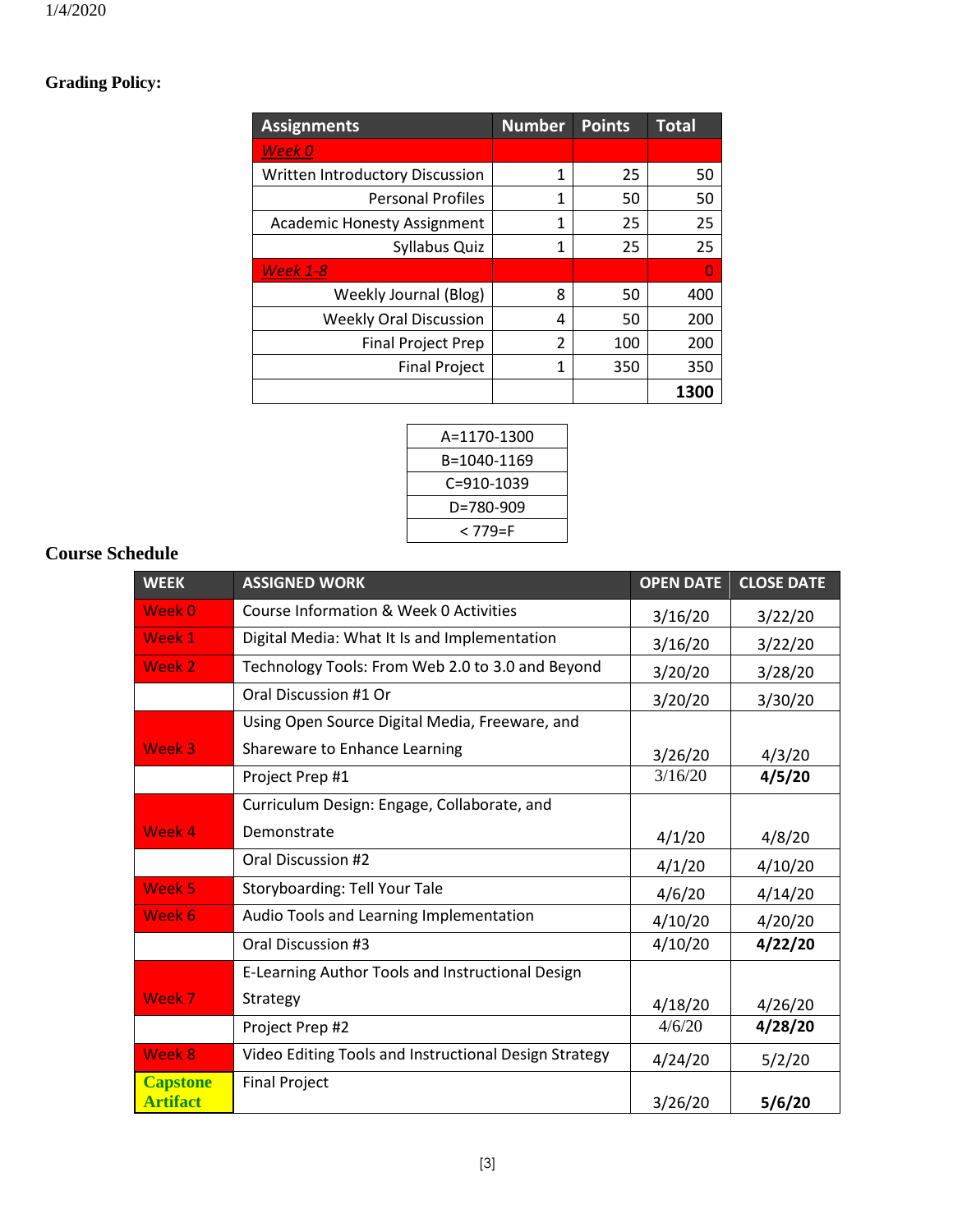### **All assignments are due on the scheduled date no later than 11:59 pm CST.**

**Grading: All assignments are due on the date posted. Late work WILL NOT be accepted! The only exception to this is medical emergencies (doctor excuse required) or family death (your name must be listed in the obituary).**

### **Educator Standards Addressed in for Instructional Design-: Educational Technology Standard**

### **Class will address the following Student Learning Outcomes (SLOs):**

This course is designed as an introduction to the field of instructional design and technology.

By the end of the course, students will be able to:

- Identify technologies used to enhance instructional design and delivery
- Demonstrate an ability to evaluate which technologies are appropriate for particular instructional purposes.
- Demonstrate an ability to develop instruction in a digital formats
- Demonstrate an understanding of the effects digital formatted instruction has on students from other cultures and students with disabilities
- Discuss an agent's affects and influences on the diffusion of digital formatted instruction and the delivery of its services in an educational setting.

**Communication Policy:** The preferable communication source is Blackboard email. Telephone and virtual conferencing communications are also available. An appointment set up through email will need to be made for virtual conferencing. It is reasonable to expect your instructor to answer your emails within 24 hours. In most cases it will be sooner than that.

**Attendance Policy:** Students are expected to attend all scheduled on- campus classes. Prompt arrival for class is expected. Students in web-enhanced or web classes are expected to log in several times each week to the Blackboard course site on the Internet site. The instructor will monitor the Blackboard log-ins for attendance points. Students are to make themselves aware of the SRSU policies on Absences and Class Attendance posted in the SRSU Student Handbook. SRSU Class Attendance policy states "The instructors may, at their discretion, drop a student from a course when the student has a total of nine absences." SRSU policy states "An absence is defined as non-attendance in fifty minutes of class; for example, nonattendance in a one and one-half hour class will constitute one and one-half absences and non-attendance in a three hour class will constitute three absences." Therefore, non-attendance for Weekend Format classes calculates to: Saturday (7 hrs of class time) = 8.4 absences and Sunday (4 hrs of class time) = 4.8 absences. Make up work is at the discretion of the instructor as it relates to "explained or excused" absences. The Absences/Class Attendance policy includes all absences excused or unexcused. In this course you are expected to attend all classes, to be punctual, and to complete all assignments on time.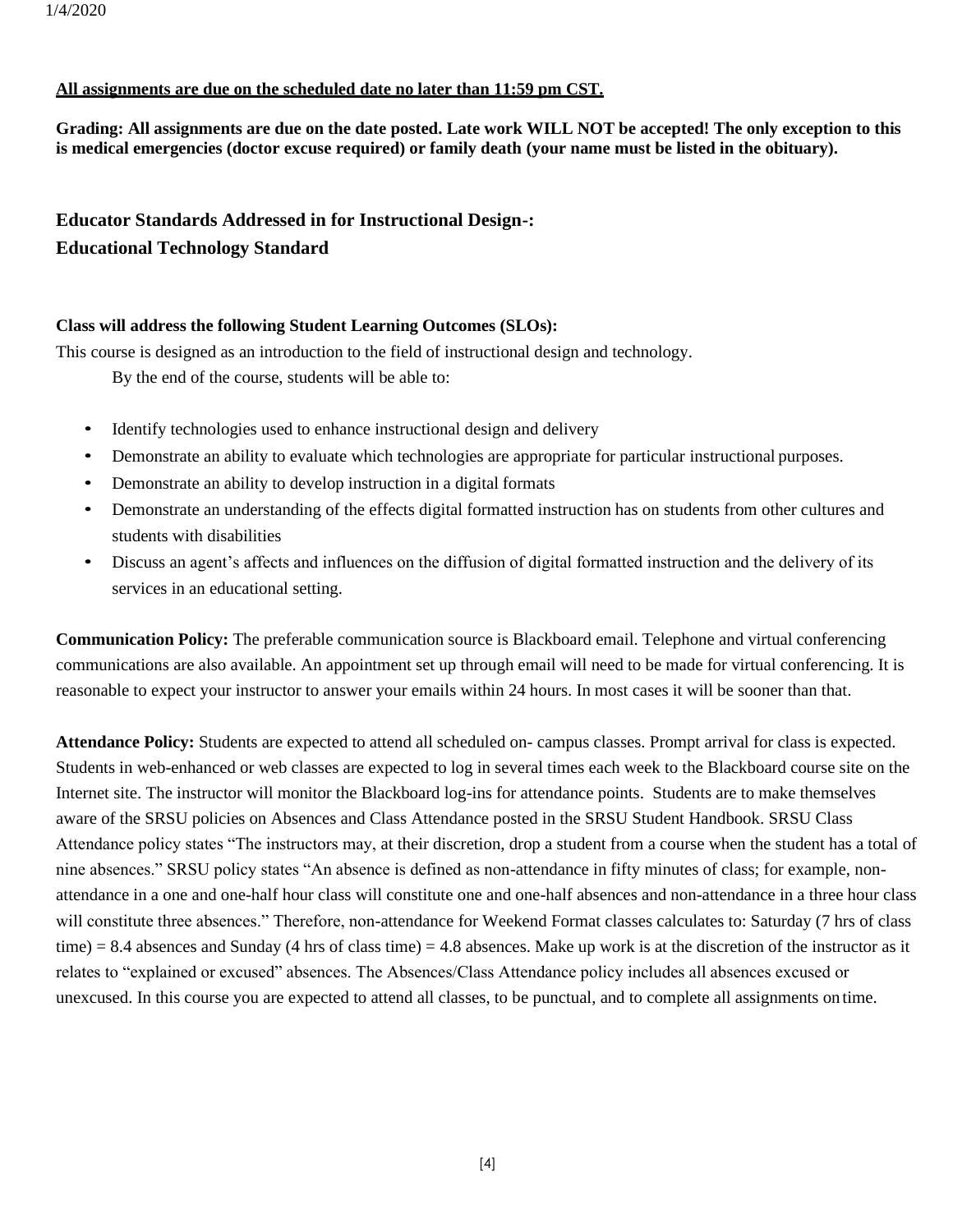#### **ADA Accommodations**

Sul Ross State University is committed to equal access in compliance with the Americans with Disabilities Act of 1973. It is the student's responsibility to initiate a request for accessibility services. Students seeking accessibility services must contact:

Mary Schwartze, M. Ed., L.P.C., in Counseling and Accessibility Services, Ferguson Hall, Room 112.

The mailing address is P.O. Box C-122, Sul Ross State University, Alpine, Texas Telephone: 432-837-

8691. E-mail: [mschwartze@sulross.edu](mailto:%20%20mschwartze@sulross.edu) .

**Tobacco Policy:** Tobacco is not permitted on the Sul Ross campus.

**Academic Integrity**: Students in this class are expected to demonstrate scholarly behavior and academic honesty in the use of intellectual property. A scholar is expected to be punctual, prepared, and focused. Examples of academic dishonesty include but are not limited to:

Turning in work as original that was used in whole or part for another course and/or professor; turning in another person's work as one's own; copying from professional works or internet sites without citation.

### **Distance Education Students:**

*Distance Education Statement*: Students enrolled in distance education courses have equal access to the university's academic support services, such as Smarthinking, library resources, such as online databases, and instructional technology support. For more information about accessing these resources, visit the SRSU website. Students should correspond using Sul Ross email accounts and submit online assignments through Blackboard, which requires secure login information to verify students' identities and to protect students' information. **[If the course requires students to take proctored exams or to purchase additional software or equipment, please describe those requirements here.]** The procedures for filing a student complaint are included in the student handbook. Students enrolled in distance education courses at Sul Ross are expected to adhere to all policies pertaining to academic honesty and appropriate student conduct, as described in the student handbook. Students in web-based courses must maintain appropriate equipment and software, according to the needs and requirements of the course, as outlined on the SRSU website.

**This course syllabus is intended to be a guide and may be amended at any time.**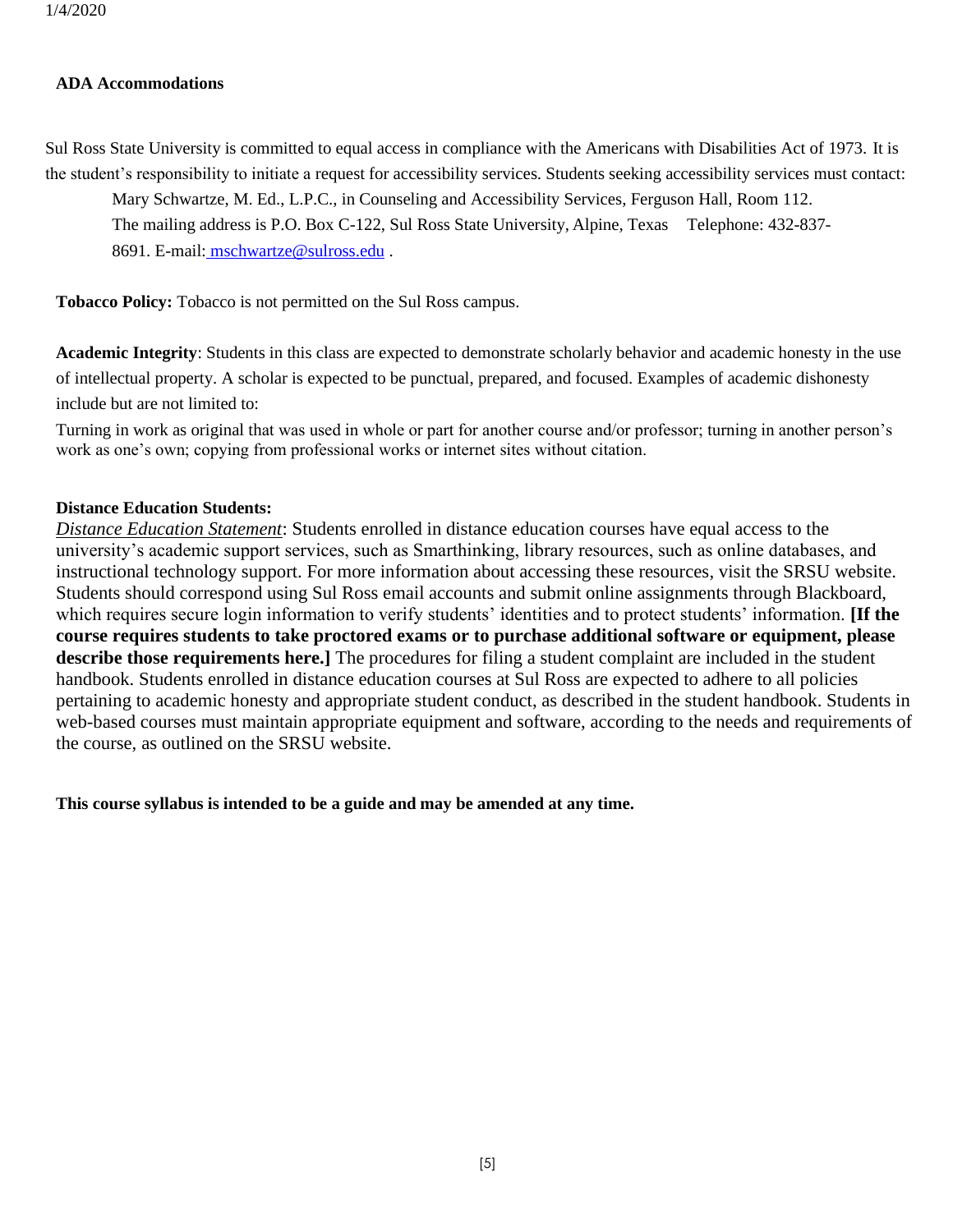### **Reading References**

Anderson, D.V., (2106) What Is SCORM? 5 Essential SCORM Facts You Should Know. Retrieved April 15, 2018 from https://elearningindustry.com/what-is-scorm-5-scorm-facts-know

Arshavskiy, M., (2108). Social Media And eLearning: How To Improve Formal Learning With Social Media. Retrieved April 8, 2018 from https://elearningindustry.com/improve-formal-learning-with-social-media-social-media-elearning

Bartolomé, Antonio. (2007). Web 2.0 and New Learning Paradigms. eLearning Papers, N°. 8, 2008. 8.

Clark, R., (2007). 2007. Leveraging multimedia for learning. Retrieve April 12, 2019 from http://www.clarix.com/whitepapers/captivate\_leveraging\_multimedia.pdf

Damewood, R., (No Date). Create Instructional Videos for your Students. Retrieved April 14, 2018 from http://www.randydamewood.com/create-instructional-videos-for-your-students.html

Delaney, M., (2012). *What Is Web 3.0, Really, and What Does It Mean for Education?* Retrieved March 21, 2018 from https://edtechmagazine.com/k12/article/2012/10/what-web-30-really-and-what-does-it-mean-education

Fisher, T., (2018). *What is Freeware?* Retrieved March 21, 2018 from https://www.lifewire.com/freeware-definition-4154271

Fisher, T., (2018). *What is Shareware?* Retrieved March 21, 2018 from https://www.lifewire.com/shareware-definition-4154860

Gray, C., (2107). Podcasting in Education. What are the Benefits? Retrieved April 12, 2018 from https://www.thepodcasthost.com/niche-case-study/podcasting-in-education/

LeanForward (No Date). E-Learning Authoring Tool Guide Is an e-Learning Authoring Tool Right for Your Organization? Retrieved April 13, 219 from http://docplayer.net/20563868-E-learning-authoring-tool-guide-is-an-e-learning-authoring-toolright-for-your-organization.html

Martinez, J., (2017) The Best eLearning Authoring Tools of 2018. Retrieve April 12, 2018 from https://www.pcmag.com/roundup/348022/the-best-elearning-authoring-tools

Midrack, R.L., (2018). *What is Open Source Software?* Retrieved March 21, 2018 from https://www.lifewire.com/what-isopen-source-software-4147547

Mohamed, A. E. (2011). *Web 2.0 tools in education: A quick guide*. Bangi, Selangor: Pusat Pembangunan Akademik, Universiti Kebangsaan Malaysia.

Norma, S., (2106). 5 Ultimate Tricks Of Using Social Media As Learning Tools. Retrieved April 9, 2018 from https://elearningindustry.com/5-ultimate-tricks-using-social-media-learning-tools

Pandey, A., (2018) Case Study - Creating Highly Engaging Corporate Compliance Training With Gamication. Retrieved April 9, 2018 from https://elearningindustry.com/compliance-training-with-gamification-case-study-creating-highly-engagingcorporate

Pappas, C., (2012). Ultimate List of Free Storyboard Templates for eLearning. Retrieved April 10, 2018 from https://elearningindustry.com/free-storyboard-templates-for-elearning

Pappas, C., (2015). 7 Tips To Create Responsive Design For Mobile Learning. Retrieved April 8, 2018 from https://elearningindustry.com/7-tips-create-responsive-design-mobile-learning

Pappas, C., (2015). 12 Tips To Create Effective eLearning Storyboards. Retrieved April 9, 2018 from https://elearningindustry.com/12-tips-to-create-effective-elearning-storyboards